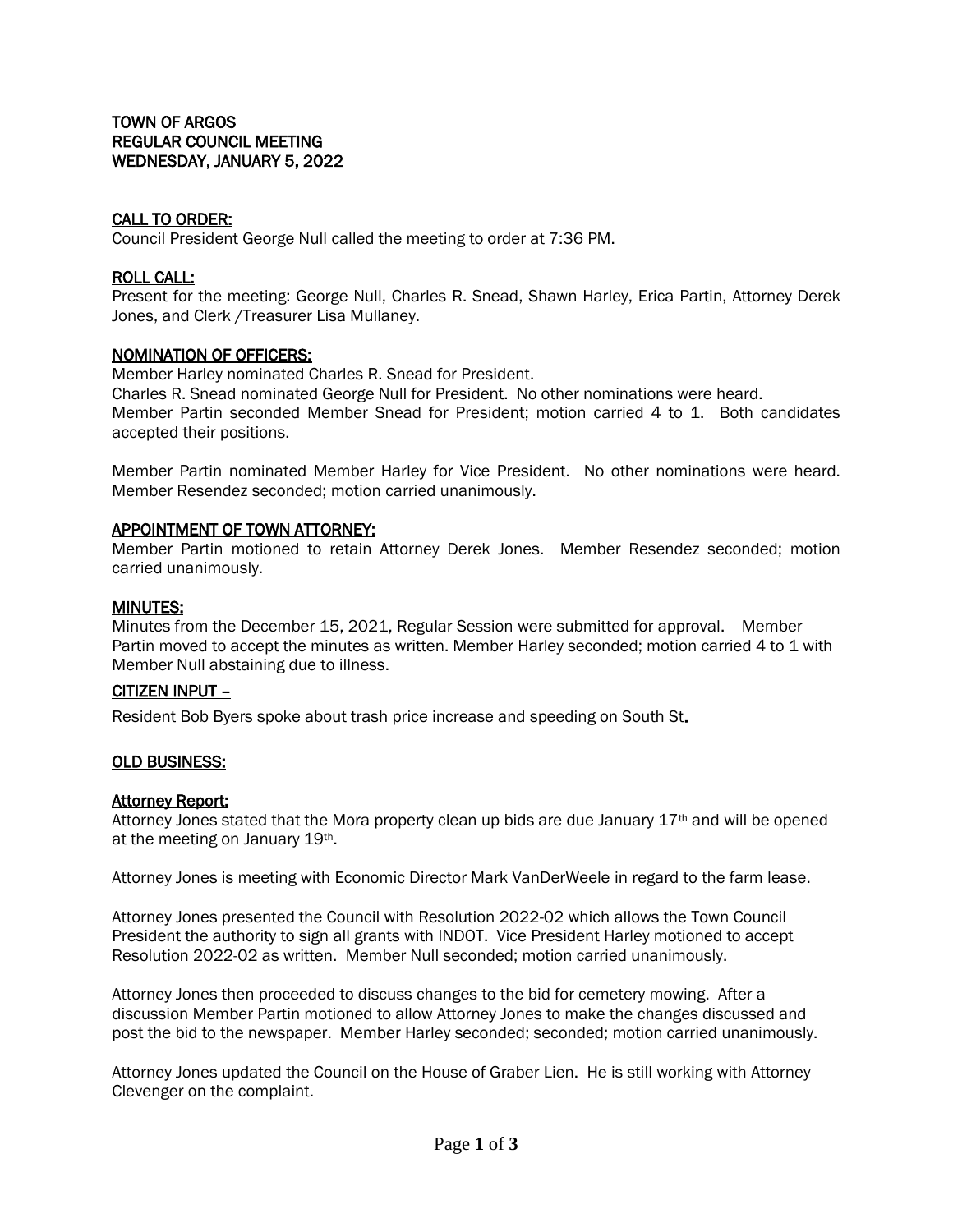With no more business to present to the Council, Member Partin motioned to accept the attorney's report. Member Harley seconded; motioned carried unanimously.

## Other Old Business:

Clerk-Treasurer Mullaney informed the Council that someone hit one of the rock pillars at the entry of the Maple Grove Cemetery. A claim is being filed with their insurance.

President Snead stated Val Harley would like to have TGIFriday's on the second Friday of the months of June – September. Member Null motioned to allow TGIFriday's in the downtown during those months. Member Harley seconded; motion carried unanimously.

## *NEW Business:*

## 2021 Meeting Schedule-

After a short discussion Member Null motioned to have the Council Meetings on the First and Third Wednesdays of the month at 7:00p.m. with a Public Workshop to be held on the Third Wednesday of every month at 7:30p.m. and Cemetery business will be included in the Council meetings. Member Partin seconded; motion carried unanimously.

## Appointment of Utility Clerk-

After a brief explanation as to why this position is appointed every year Member Null motioned to appoint Clerk/Treasurer Lisa Mullaney to this position. Vice President Harley seconded; motion carried unanimously.

## Department Liaisons –

President Snead stated Vice President Harley will be liaison to the Police Commission, Member Null will be liaison to the Utility Dept., Member Partin will be liaison to the Parks Dept. and Member Resendez will be liaison to the Redevelopment Commission. All Members accepted their appointments.

# Ordinance 2022-1 Transfer of Funds:

Clerk-Treasurer Mullaney explained the need to transfer funds. After a discussion, Member Null motioned to suspend the rules and accept Ordinance 2022-1 as written. Member Partin seconded; motion carried unanimously.

## Resolution 2022-01 Power Tracker-

After review Vice President Harley motioned to accept Resolution 2022-01 as written. Member Partin seconded; motion carried unanimously.

# Other New Business:

A discussion was had on a new COVID policy. Attorney Jones stated the Resolution signed last year is still in effect and gives the President of the Town Council authority to implement and change the COVID policy as needed. President Snead stated he will follow the CDC guidelines on 5 days off work with positive test and 5 days with a mask when returning to work. All employees who are feeling sick will be sent to the EMS to have temperature taken. Any employee with a fever will automatically be sent home. The Town will only pay any employee only once for time missed due to COVID. This policy can change at any time.